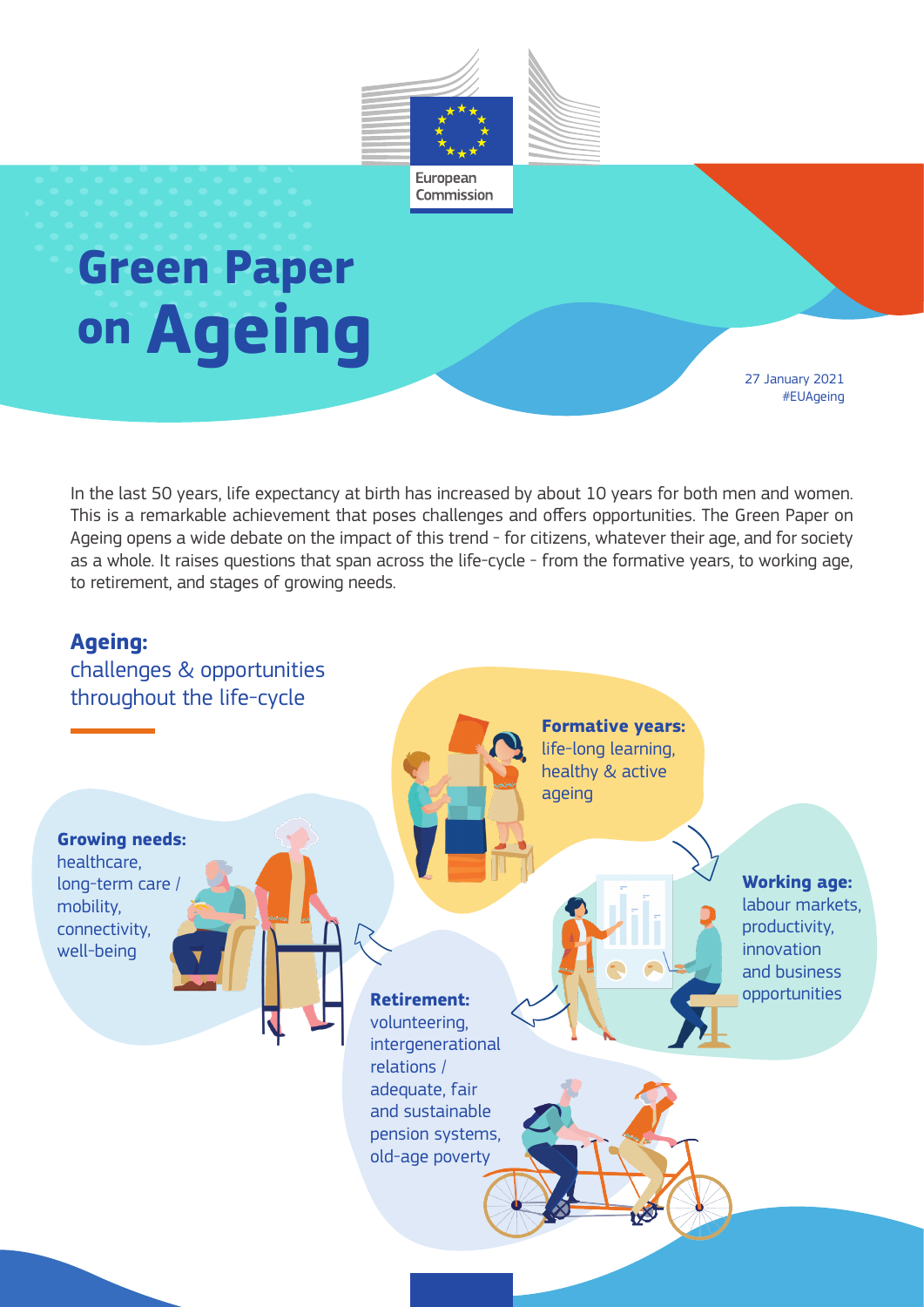**Lifelong learning and healthy and active ageing** need to start at a young age and continue throughout adulthood. Acquiring new skills boosts job opportunities during working years, but also helps people stay active into later life.

## Many **older people continue to make an active and valuable contribution** to society and the economy. **One-fifth of 65-74 year olds** participate in formal volunteering while people aged 75+ also remain engaged when their health allows.

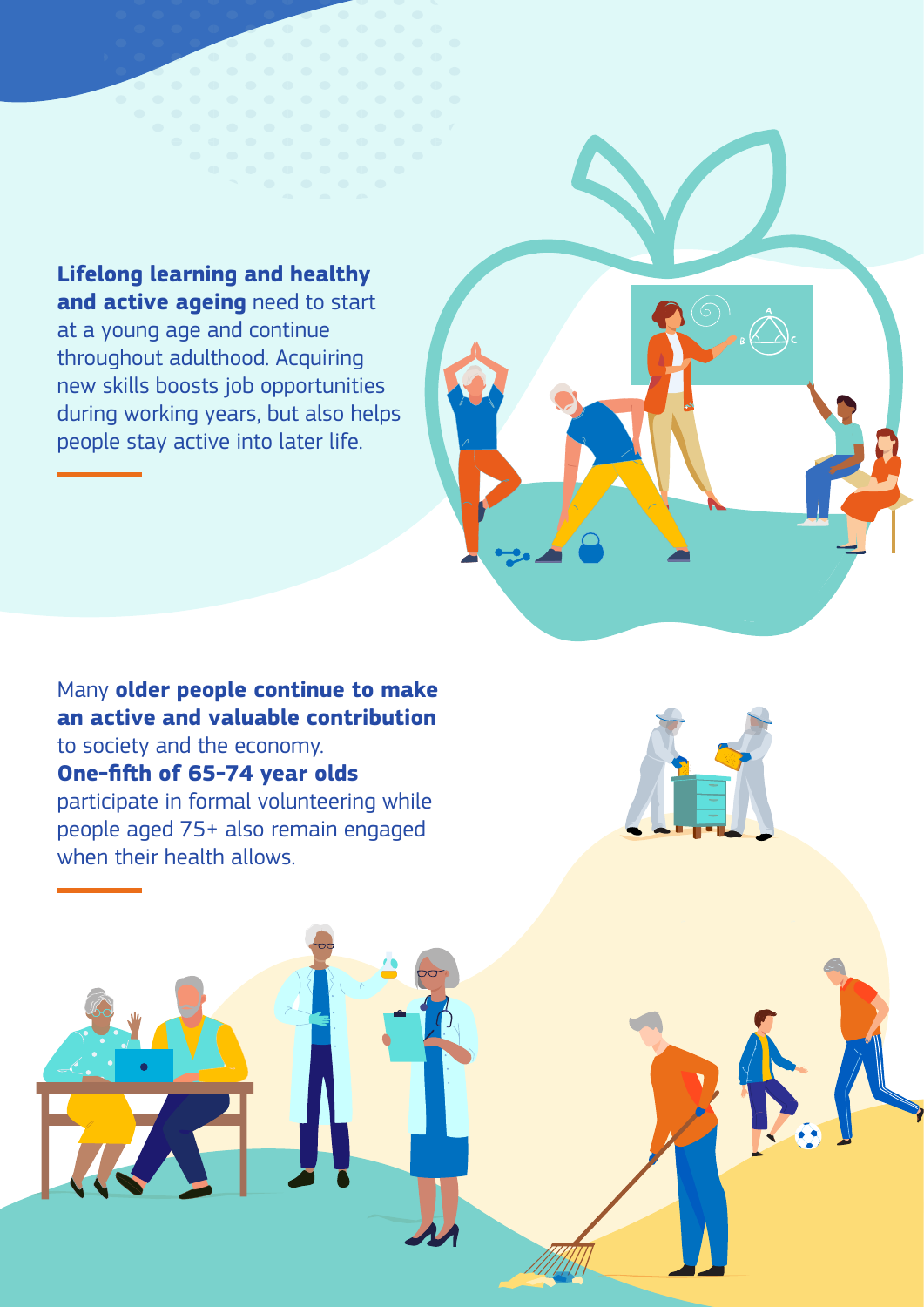**With people living longer lives nowadays**, the demand for **healthcare** and **long-term care** in the EU is increasing. Ensuring access, affordability, and quality as well as adequate workforce will be a common challenge.





The number of people potentially in need of long-term care is expected to increase from **19.5m**  in 2016 to **23.6m** in 2030 and **30.5m** in 2050 (EU-27).

Median age of the world population by continent, 1960-2070



*Source: United Nations, Department of Economic and Social Affairs, Population Division (2019).*